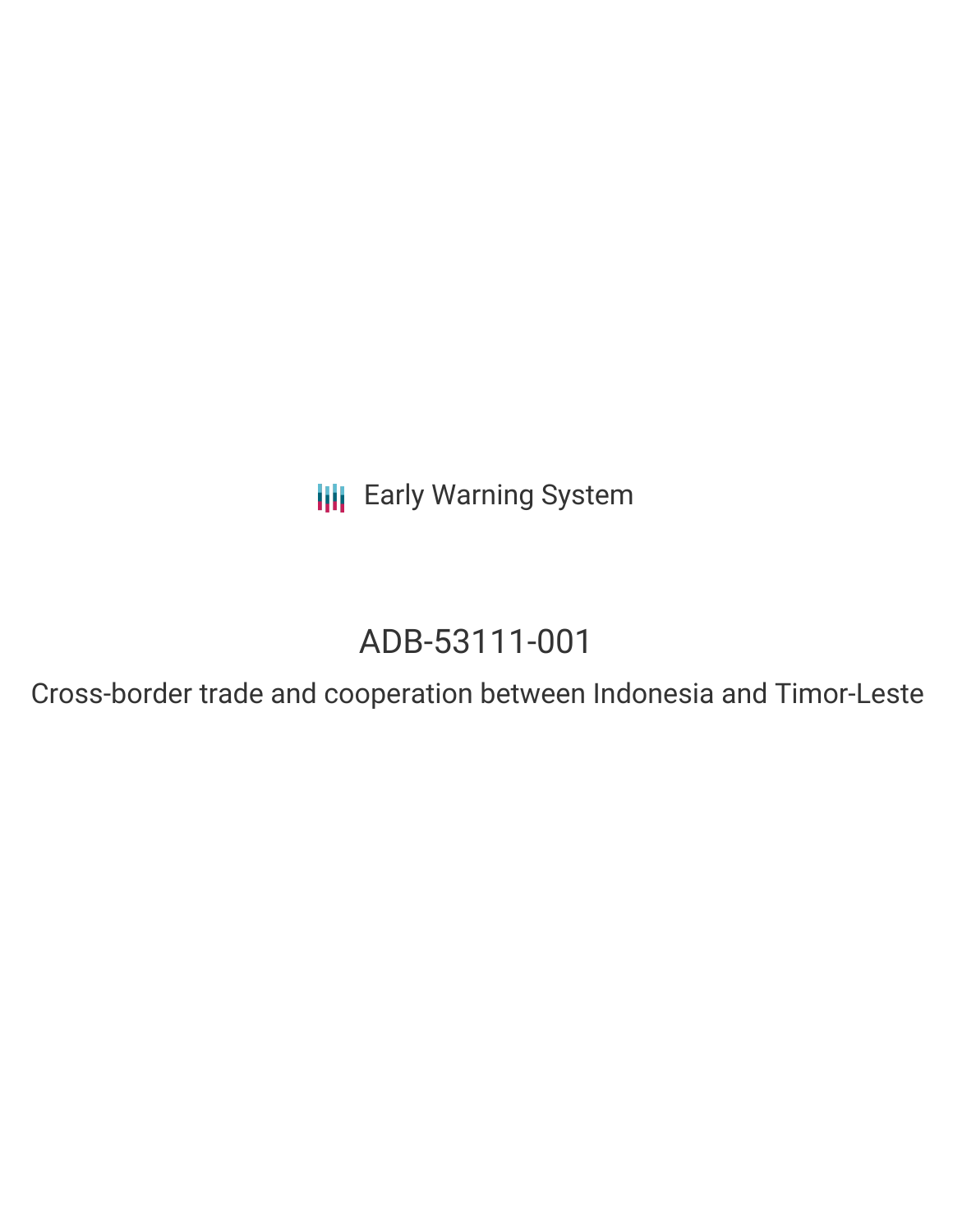

## **Quick Facts**

| <b>Countries</b>               | Indonesia, Timor-Leste                       |
|--------------------------------|----------------------------------------------|
| <b>Specific Location</b>       | Timor-Leste and East Nusa Tenggara           |
| <b>Financial Institutions</b>  | Asian Development Bank (ADB)                 |
| <b>Status</b>                  | Active                                       |
| <b>Bank Risk Rating</b>        |                                              |
| <b>Sectors</b>                 | Agriculture and Forestry, Industry and Trade |
| Investment Type(s)             | Fund                                         |
| <b>Investment Amount (USD)</b> | $$0.95$ million                              |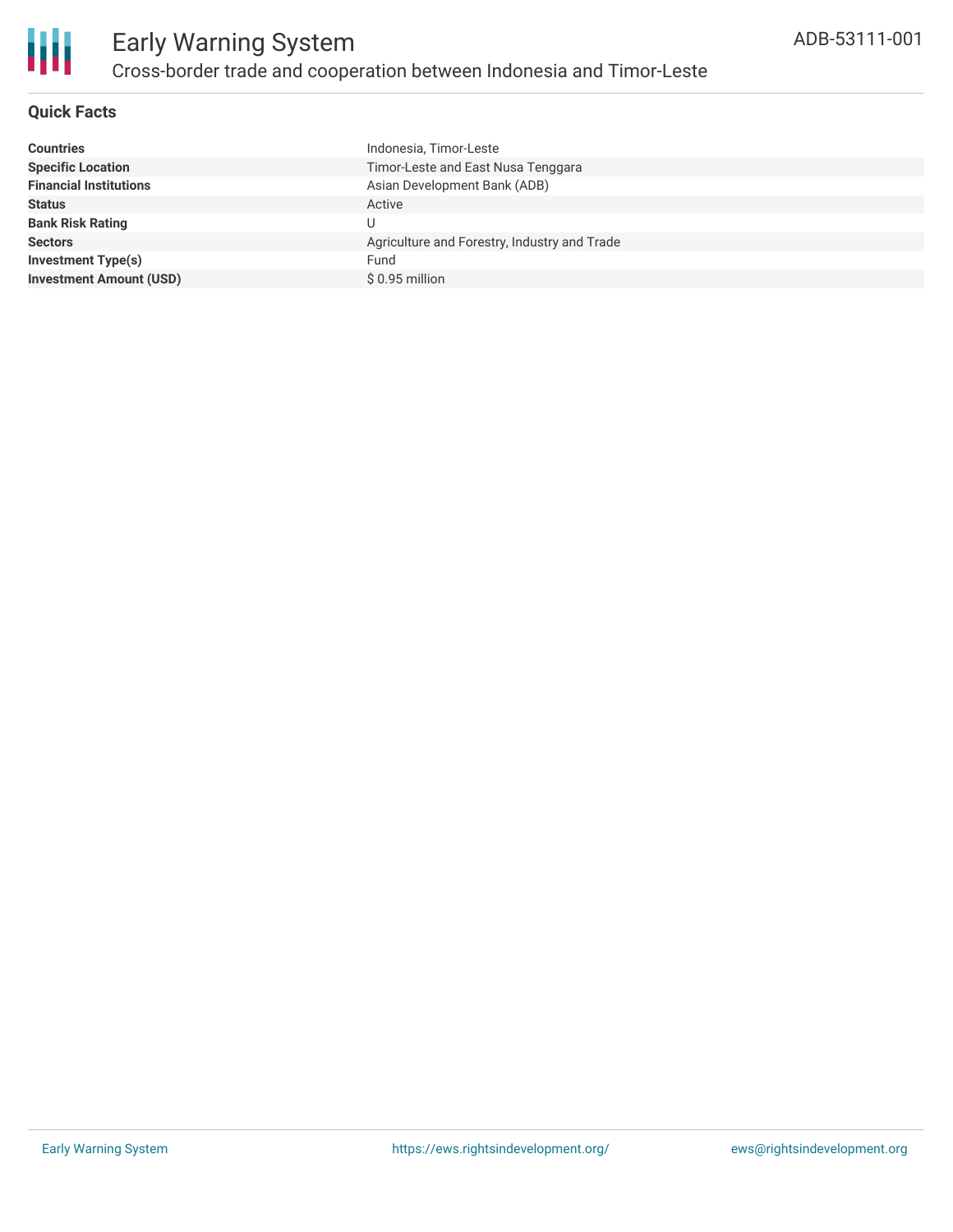

## **Project Description**

According to bank documents, "the knowledge and support technical assistance (TA) will provide capacity building and advice and will support coordinated efforts to lower the immediate barriers to cross-border livestock trade and tourism cooperation between Timor-Leste and East Nusa Tenggara (NTT) in Indonesia."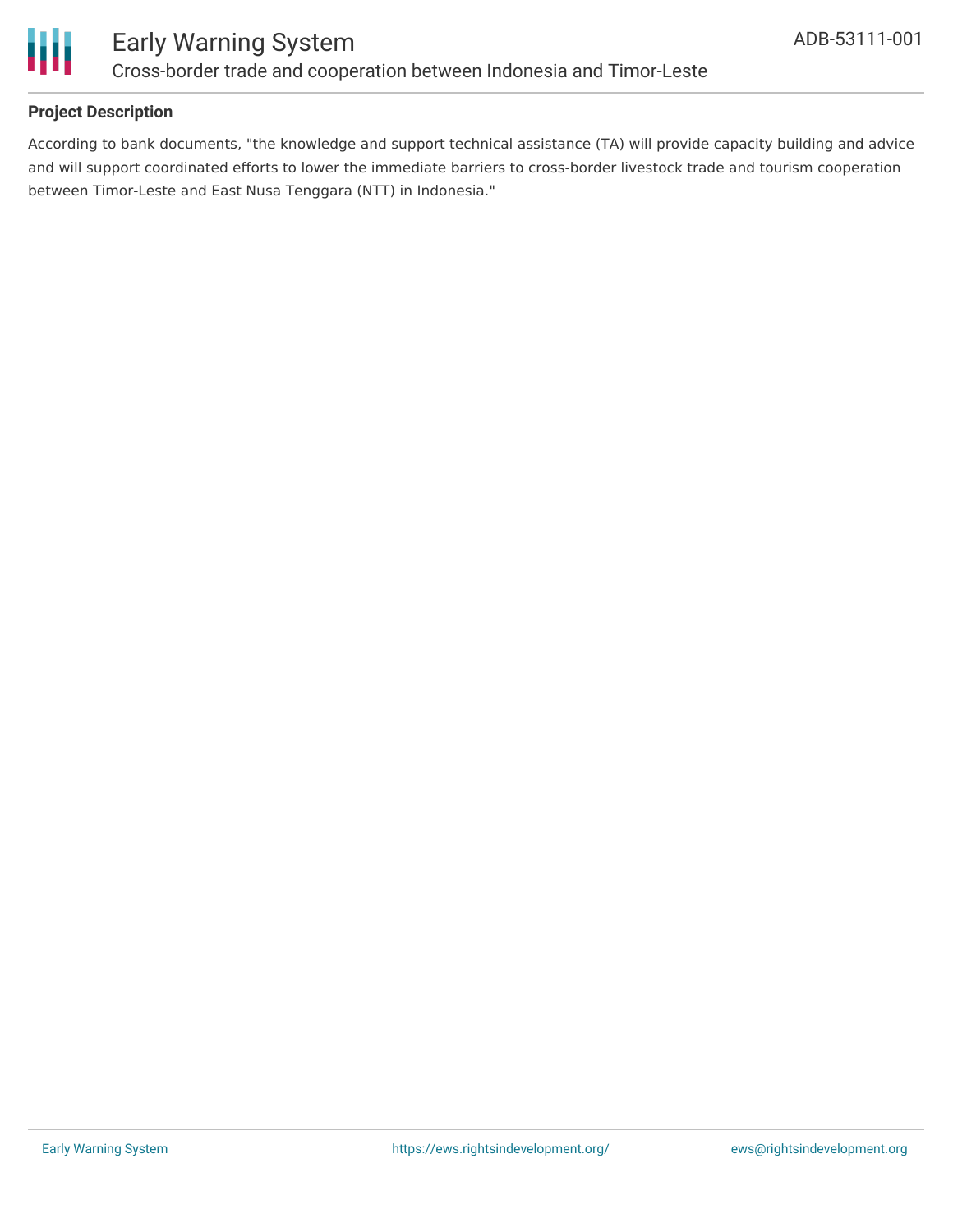

# Early Warning System Cross-border trade and cooperation between Indonesia and Timor-Leste

## **Investment Description**

Asian Development Bank (ADB)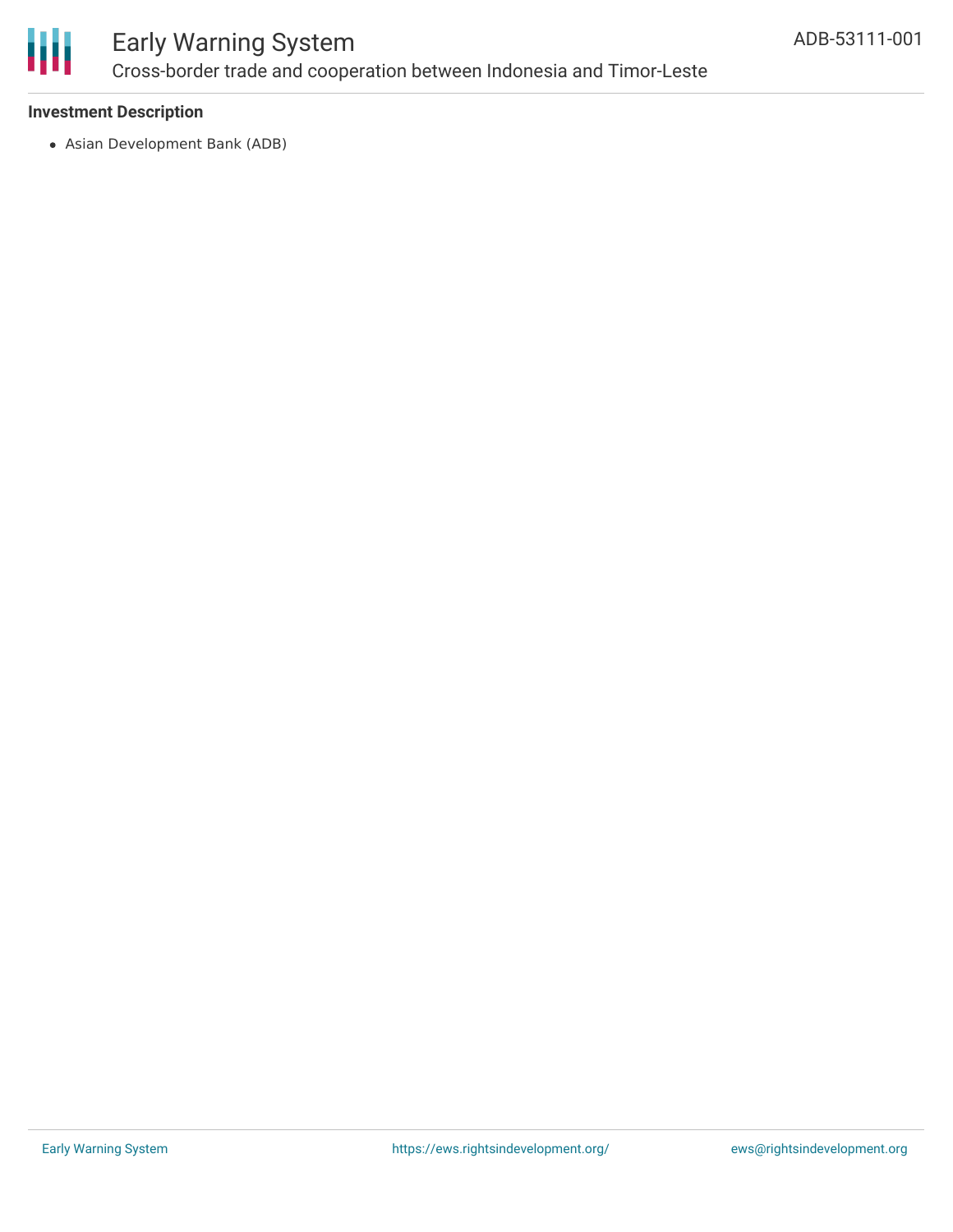

#### **Contact Information**

Responsible ADB Officer Arjun Goswami Responsible ADB Department SDTC Responsible ADB Division SDTC-RCI Executing Agencies Asian Development Bank 6 ADB Avenue, Mandaluyong City 1550, Philippines

#### **ACCOUNTABILITY MECHANISM OF ADB**

The Accountability Mechanism is an independent complaint mechanism and fact-finding body for people who believe they are likely to be, or have been, adversely affected by an Asian Development Bank-financed project. If you submit a complaint to the Accountability Mechanism, they may investigate to assess whether the Asian Development Bank is following its own policies and procedures for preventing harm to people or the environment. You can learn more about the Accountability Mechanism and how to file a complaint at: http://www.adb.org/site/accountability-mechanism/main